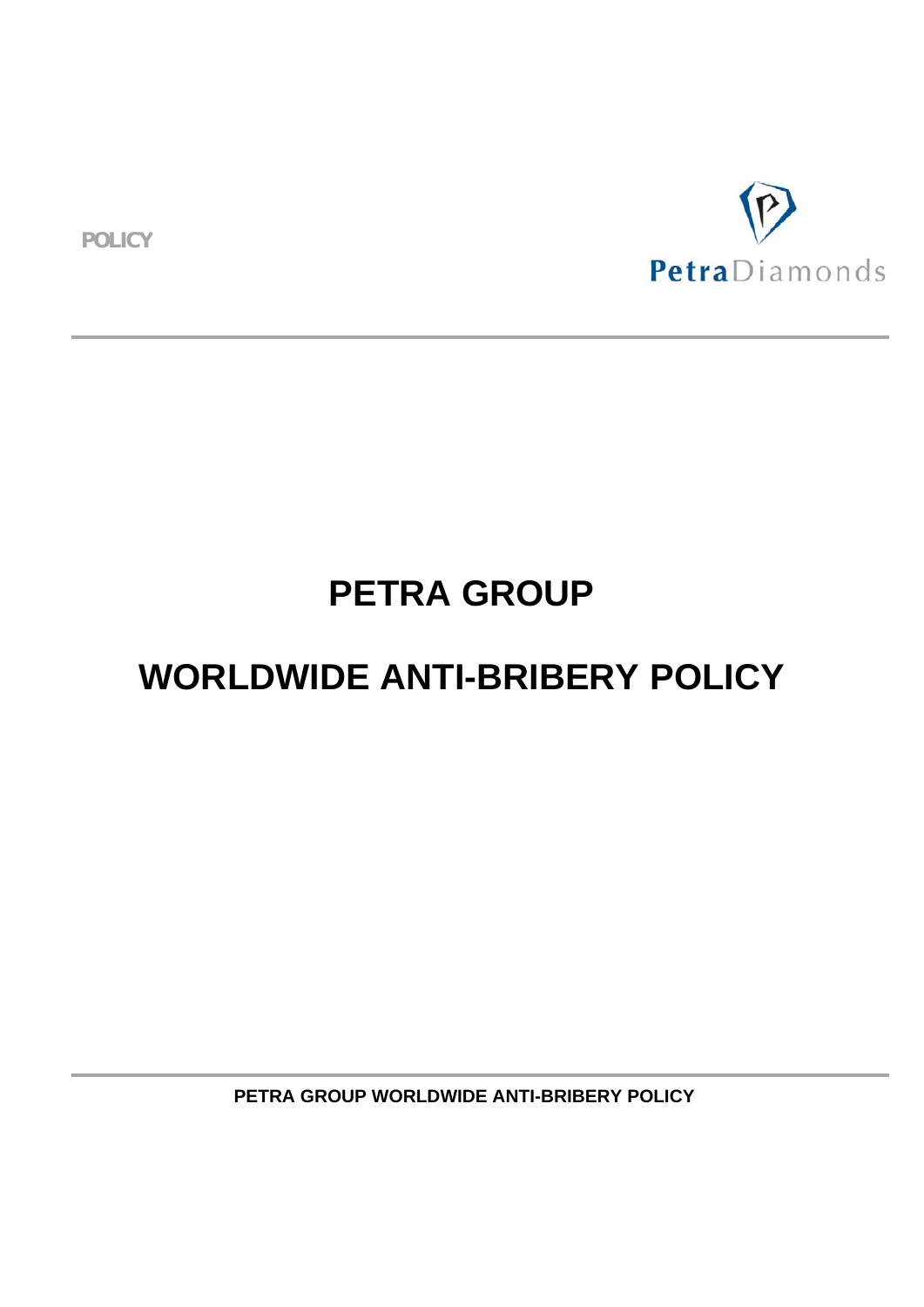## **A. BRIBERY PROHIBITED**

- 1. Bribery is a criminal offence under the UK Bribery Act 2010 and in various other jurisdictions around the world and is strictly prohibited by Petra. Bribery includes offering, giving, requesting or receiving a payment/something of value (even nominal value) to improperly influence a decision or get a party to perform their job improperly (see Section A of the Petra Group Anti-Bribery Guidance for a detailed explanation of what constitutes bribery and warning signs to look out for).
- 2. Petra personnel must never pay, offer, accept, agree to accept, or ask for bribes.
- 3. Petra personnel must also never authorise nor allow any third parties that work with or for Petra, such as contractors or joint venture partners, to pay bribes on Petra's behalf.
- 4. Petra personnel must never pay or permit third parties to pay "facilitation payments". The only exception is if they have a genuine concern for their immediate safety. Facilitation payments are unofficial payments, usually of small sums e.g. \$50 or the equivalent in the local currency applicable, to low level government officials which may be asked for to speed up/perform something they are supposed to do anyway, e.g. issue a visa. Please refer to Section A of the Petra Group Anti-Bribery Guidance for a fuller explanation of what constitutes a facilitation payment.

## **B. REPORTING OF BRIBES**

- 1. Petra personnel must report any bribes, suspicions of bribes or requests for bribes to the Anti-Bribery Officer as soon as they become aware of them. This includes bribes or suspicions in connection with payments by third parties, e.g. contractors working on Petra's behalf.
- 2. Please refer to the details in Section H of this Policy for how to contact the Anti-Bribery Officer. Please also refer to Section B of the Petra Group Anti-Bribery Guidance for information about the process of reporting bribes.

## **C. HOSPITALITY AND GIFTS**

- 1. The underlying principle of this Policy is that the recipient of a gift or hospitality should not, as a consequence, feel beholden to the giver.
- 2. Petra totally prohibits any hospitality or gifts given with the intention of improperly influencing a third party to give Petra business or to do Petra a favour. Likewise, hospitality or gifts given after the event, as a reward for business or a favour, are prohibited.
- 3. Petra recognises, however, that, subject to the above, the provision or receipt of hospitality is a normal part of doing business and that gifts are also customary in certain countries/situations. For that reason, Petra permits hospitality and gifts given to/ received from third parties provided the hospitality/gift is:
	- (i) given to establish or improve good business relations, promote Petra's business or image, or for some other bona fide reason; and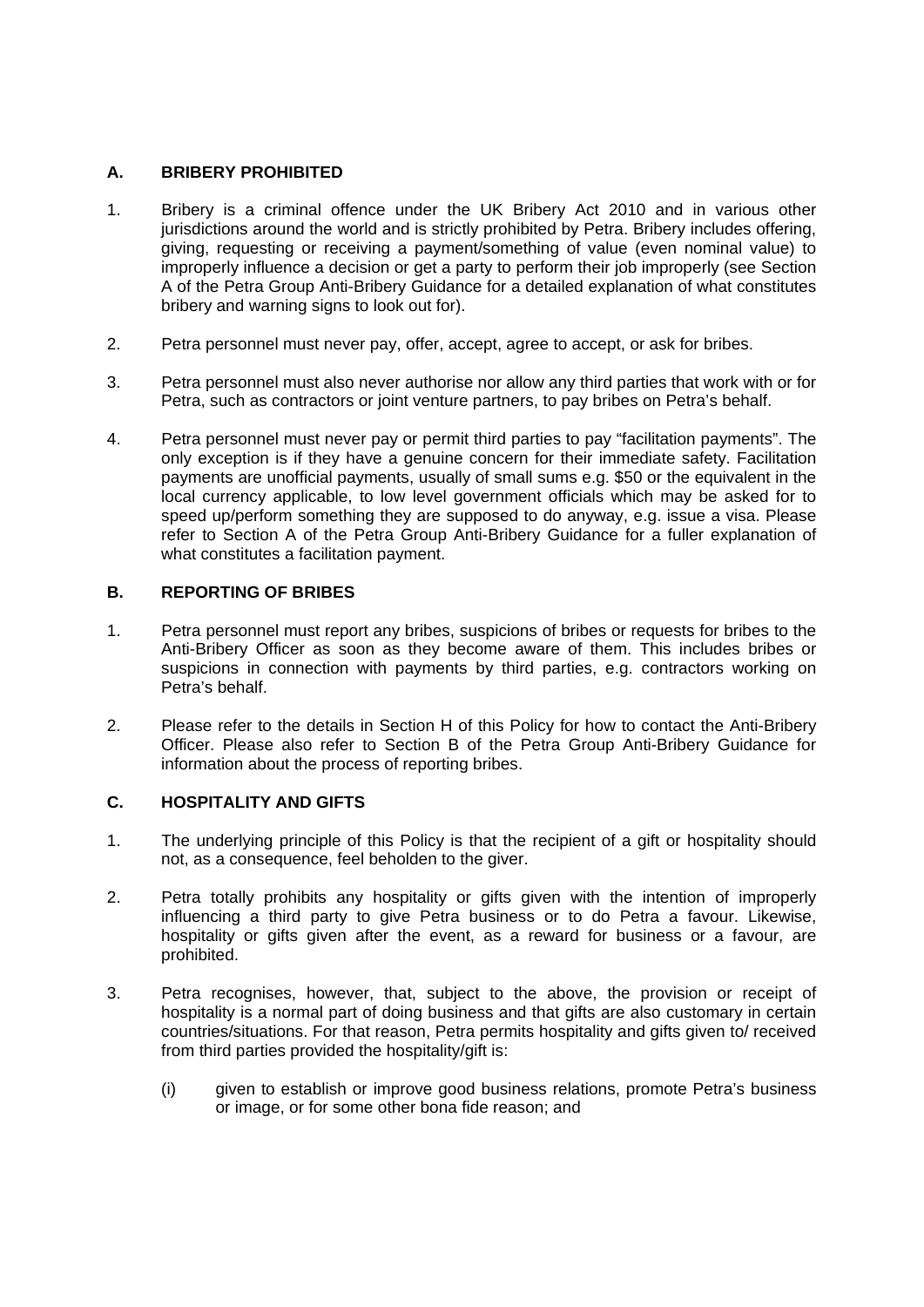- (ii) reasonable and proportionate in amount and scale to the status and seniority of both the persons giving and receiving them, i.e. not lavish; and
- (iii) not to a public official (as defined in section C.2 of the Petra Group Anti-Bribery Guidance), in which case the prior consent of the Anti-Bribery Officer is required; and
- (iv) within the financial limits set out at C.4 below; and
- (v) in compliance with the local laws of the country in question; and
- (vi) not involving insalubrious premises or illegal substances or excessive consumption of alcohol.

| 4. | <b>Hospitality or Gift</b>                                                      | Maximum monetary value (UK £)                           |  |
|----|---------------------------------------------------------------------------------|---------------------------------------------------------|--|
|    |                                                                                 | (or the equivalent in the local currency<br>applicable) |  |
|    | Gift (excluding cash or cash equivalent,<br>or loans which are never permitted) | 50 (per person per occasion)                            |  |
|    | Meal (value of meal given or received)                                          | 100 (per person per occasion)                           |  |
|    | Other entertainment                                                             | 100 (per person per occasion)                           |  |

- 5. The above financial limits apply to all gifts and hospitality provided by any individual within Petra to any third party individual, or received by any individual within Petra from any third party individual on any occasion.
- 6. If any Petra personnel wish to offer or receive gifts or hospitality outside the parameters set out in C.3 or C.4 above, prior approval must be sought from the Anti-Bribery Officer before giving/accepting the hospitality or gift. Full details of what constitute hospitality and gifts are set out in Section C.1 of the Petra Group Anti-Bribery Guidance.
- 7. Petra personnel must notify the Anti-Bribery Officer of any corporate hospitality or gifts given or received by them to/from a third party within 3 working days of giving or receiving them. Notifications should be in writing and by email. Notification at Petra Mines shall include completion of the individual mines'gift /hospitality register. Please refer to Section C.4 of the Petra Group Anti-Bribery Guidance for details of the information required in each notification.

#### **D. PETRA CONTRACTS**

- 1. The UK Bribery Act 2010 introduces a new offence for companies that fail to prevent a bribe being paid by a third party associated with them on their behalf, regardless of whether the company knew about the bribe or not. Details of the sort of persons who are third parties can be found at D.1 of the Petra Group Anti-Bribery Guidance. Great care therefore needs to be taken when we select third parties to work with and to represent Petra.
- 2. Only persons at Management level may enter into contracts with third parties on Petra's behalf.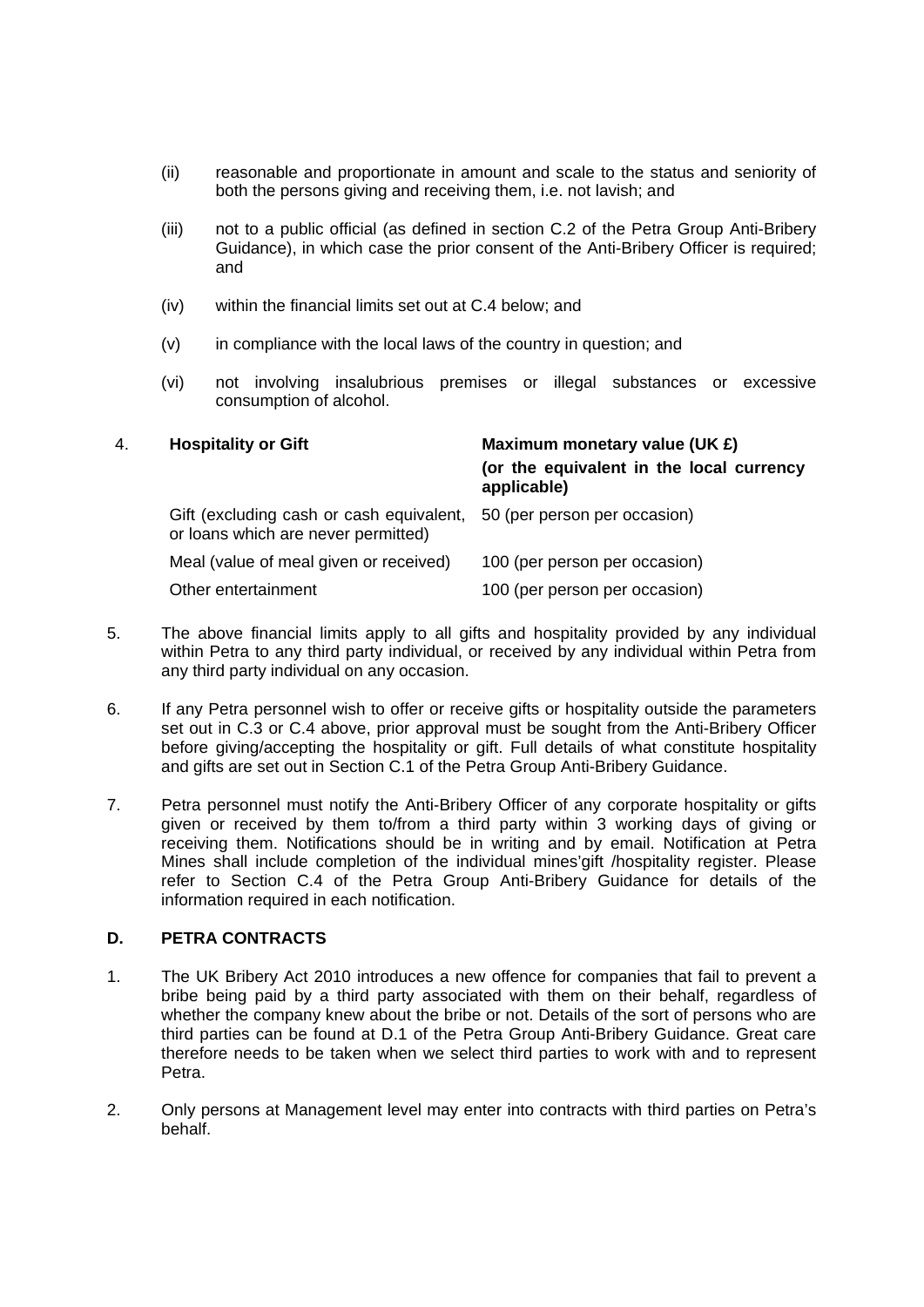- 3. All contracts that Petra enters into with third parties must be in writing.
- 4. Petra personnel must ensure all new potential contracts with third parties (i.e. contracts to carry out work for/provide services to Petra) are referred to the Anti-Bribery Officer for approval as soon as practicable and in any event before signature.
- 5. Copies of signed contracts should be sent to the Anti-Bribery Officer within 7 days of signature.

#### **E. FINANCIAL RECORDS**

- 1. Bribes can go undetected due to poor financial record keeping, deliberate issue of misleading documentation or the hiding of secret accounts.
- 2. For that reason, all Petra personnel are responsible for ensuring that:
	- (i) Petra's accounting records accurately reflect the transactions to which they relate.
	- (ii) All books and records fully and fairly reflect all receipts and expenditures.
	- (iii) Documents are not issued which do not accurately record the transactions to which they relate.
	- (iv) There are no undisclosed or unrecorded funds of Petra for any purpose i.e. no secret accounts.
	- (v) No expenses are paid without appropriate receipts and approval by the relevant line manager.
	- (vi) No third party is reimbursed for expenses or other expenditure incurred by them on behalf of Petra unless full receipts are provided.

## **F. CHARITABLE/POLITICAL ACTIVITIES**

- 1. Political and charitable donations must never be used as a "front" for the payment of bribes.
- 2. Petra's policy is to ensure that decisions regarding such matters are taken at the highest level. Please refer to Section F of the Petra Group Anti-Bribery Guidance for information on this topic.

## **G. FURTHER GUIDANCE**

Further guidance on many of the issues in this Policy can be found in the Petra Group Anti-Bribery Guidance which also includes Practical Examples of particular situations to watch out for.